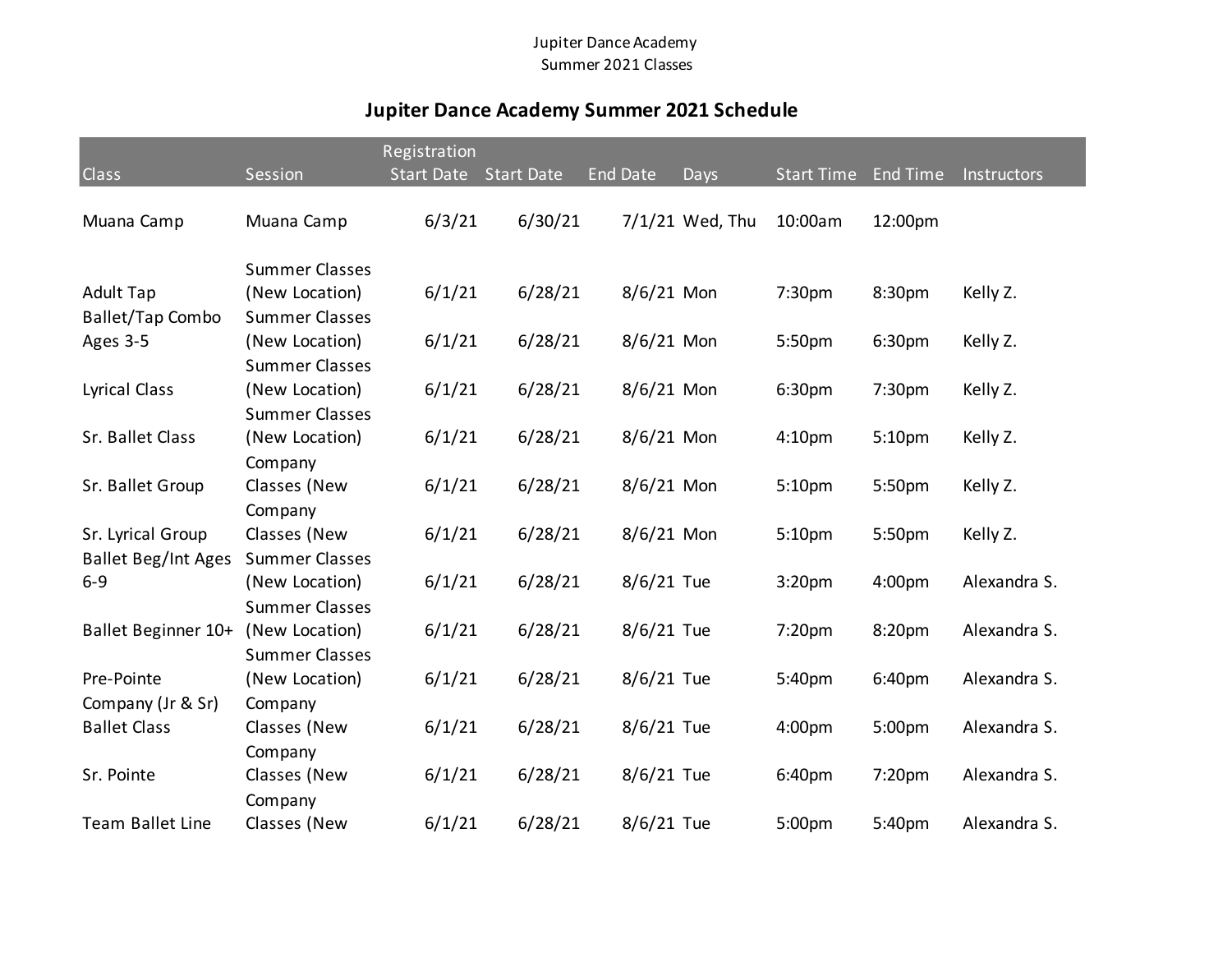## Jupiter Dance Academy Summer 2021 Classes

| <b>Ballet/Tap Combo</b>           | <b>Summer Classes</b> |        |         |              |                    |                    |              |
|-----------------------------------|-----------------------|--------|---------|--------------|--------------------|--------------------|--------------|
| Ages 3-5                          | (New Location)        | 6/1/21 | 6/28/21 | 8/6/21 Wed   | 10:40am            | 11:20am            |              |
| Dance Baby Ages 2-                | <b>Summer Classes</b> |        |         |              |                    |                    |              |
| 3                                 | (New Location)        | 6/1/21 | 6/28/21 | 8/6/21 Wed   | 10:00am            | 10:40am            |              |
| Home School Ballet Summer Classes |                       |        |         |              |                    |                    |              |
| <b>TA</b>                         | (New Location)        | 6/1/21 | 6/28/21 | 8/6/21 Wed   | 12:40pm            | 1:40 <sub>pm</sub> |              |
|                                   | <b>Summer Classes</b> |        |         |              |                    |                    |              |
| Jazz Group                        | (New Location)        | 6/1/21 | 6/28/21 | 8/6/21 Wed   | 5:40pm             | 6:20 <sub>pm</sub> | Denise M.    |
| Jazz/Tap Combo                    | <b>Summer Classes</b> |        |         |              |                    |                    |              |
| Ages 3-5                          | (New Location)        | 6/1/21 | 6/28/21 | 8/6/21 Wed   | 12:00pm            | 12:40pm            |              |
| Princess Ballerina                | <b>Summer Classes</b> |        |         |              |                    |                    |              |
| Ages 3-5                          | (New Location)        | 6/1/21 | 6/28/21 | 8/6/21 Wed   | 11:20am            | 12:00pm            |              |
| Dance Technique,                  | Company               |        |         |              |                    |                    |              |
| Tricks & Turns                    | Classes (New          | 6/1/21 | 6/28/21 | 8/6/21 Wed   | 6:20pm             | 7:20pm             | Denise M.    |
|                                   | Company               |        |         |              |                    |                    |              |
| Mini Jazz Ages 5-7                | Classes (New          | 6/1/21 | 6/28/21 | 8/6/21 Wed   | 5:00pm             | 5:40pm             | Denise M.    |
|                                   | Company               |        |         |              |                    |                    |              |
| Sr. Jazz Group                    | Classes (New          | 6/1/21 | 6/28/21 | 8/6/21 Wed   | 8:00pm             | 8:40pm             | Denise M.    |
|                                   | Company               |        |         |              |                    |                    |              |
| Team Jazz/ MTR                    | Classes (New          | 6/1/21 | 6/28/21 | 8/6/21 Wed   | 7:20pm             | 8:00pm             | Denise M.    |
| <b>Ballet Barre Work</b>          | <b>Summer Classes</b> |        |         |              |                    |                    |              |
| Out                               | (New Location)        | 6/1/21 | 6/28/21 | $8/6/21$ Thu | 8:00pm             | 9:00pm             | Samantha M.  |
|                                   | <b>Summer Classes</b> |        |         |              |                    |                    |              |
| Jazz Ages 6-8                     | (New Location)        | 6/1/21 | 6/28/21 | $8/6/21$ Thu | 6:40pm             | 7:20pm             | Samantha M.  |
|                                   | <b>Summer Classes</b> |        |         |              |                    |                    |              |
| Jr. Ballet Class                  | (New Location)        | 6/1/21 | 6/28/21 | $8/6/21$ Thu | 3:20 <sub>pm</sub> | 4:20pm             | Alexandra S. |
| Princess Ballerina                | <b>Summer Classes</b> |        |         |              |                    |                    |              |
| Ages 2-4                          | (New Location)        | 6/1/21 | 6/28/21 | $8/6/21$ Thu | 5:00pm             | 5:40pm             | Samantha M.  |
|                                   | <b>Summer Classes</b> |        |         |              |                    |                    |              |
| Tap Ages 6-8                      | (New Location)        | 6/1/21 | 6/28/21 | 8/6/21 Thu   | 7:20pm             | 8:00pm             | Samantha M.  |
| <b>JDA Company Mini</b>           | Company               |        |         |              |                    |                    |              |
| Ballet/Tap Ages 4-6 Classes (New  |                       | 6/1/21 | 6/28/21 | $8/6/21$ Thu | 5:40pm             | 6:40pm             | Samantha M.  |